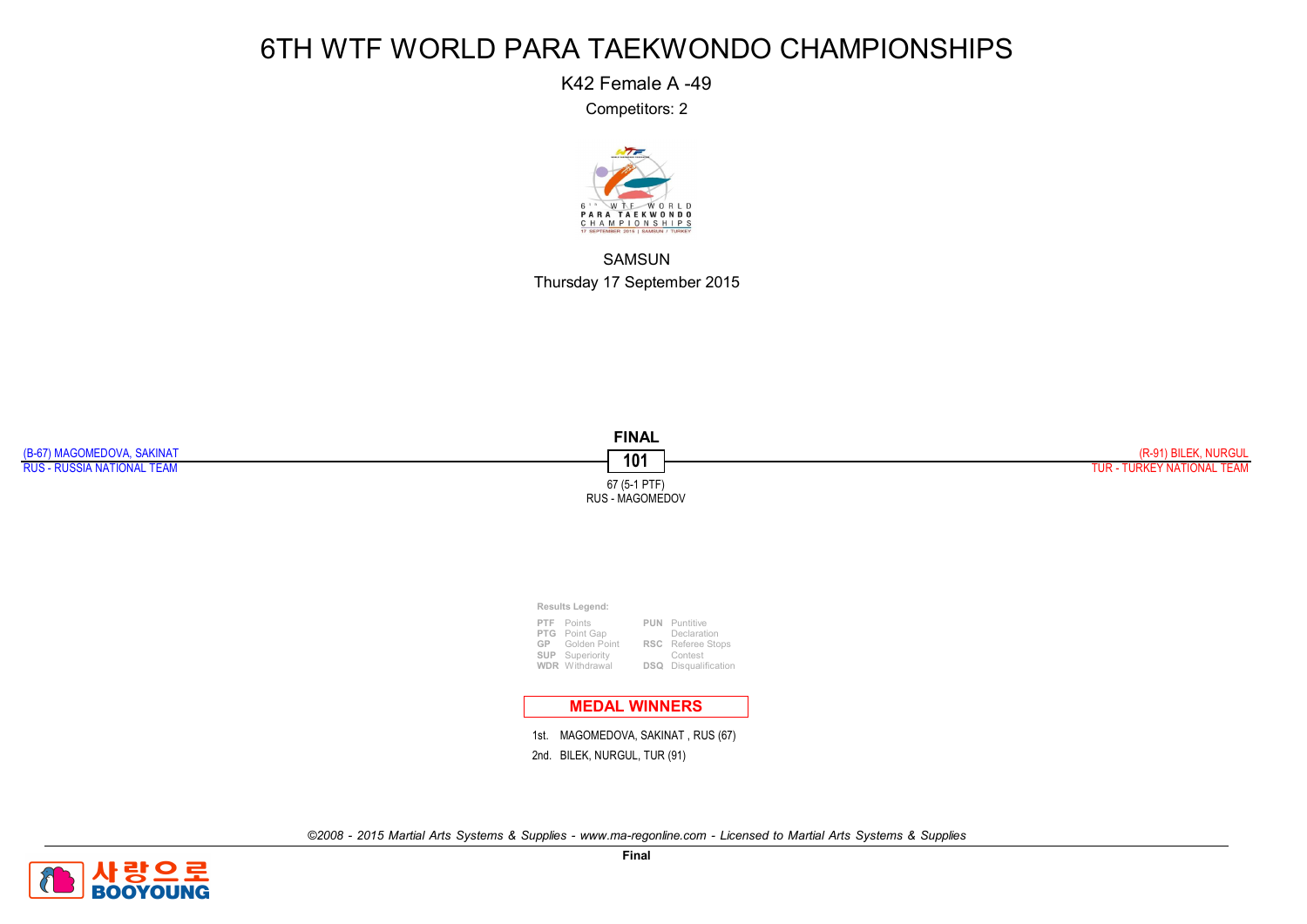K42 Female A +58

Competitors: 2



SAMSUN Thursday 17 September 2015



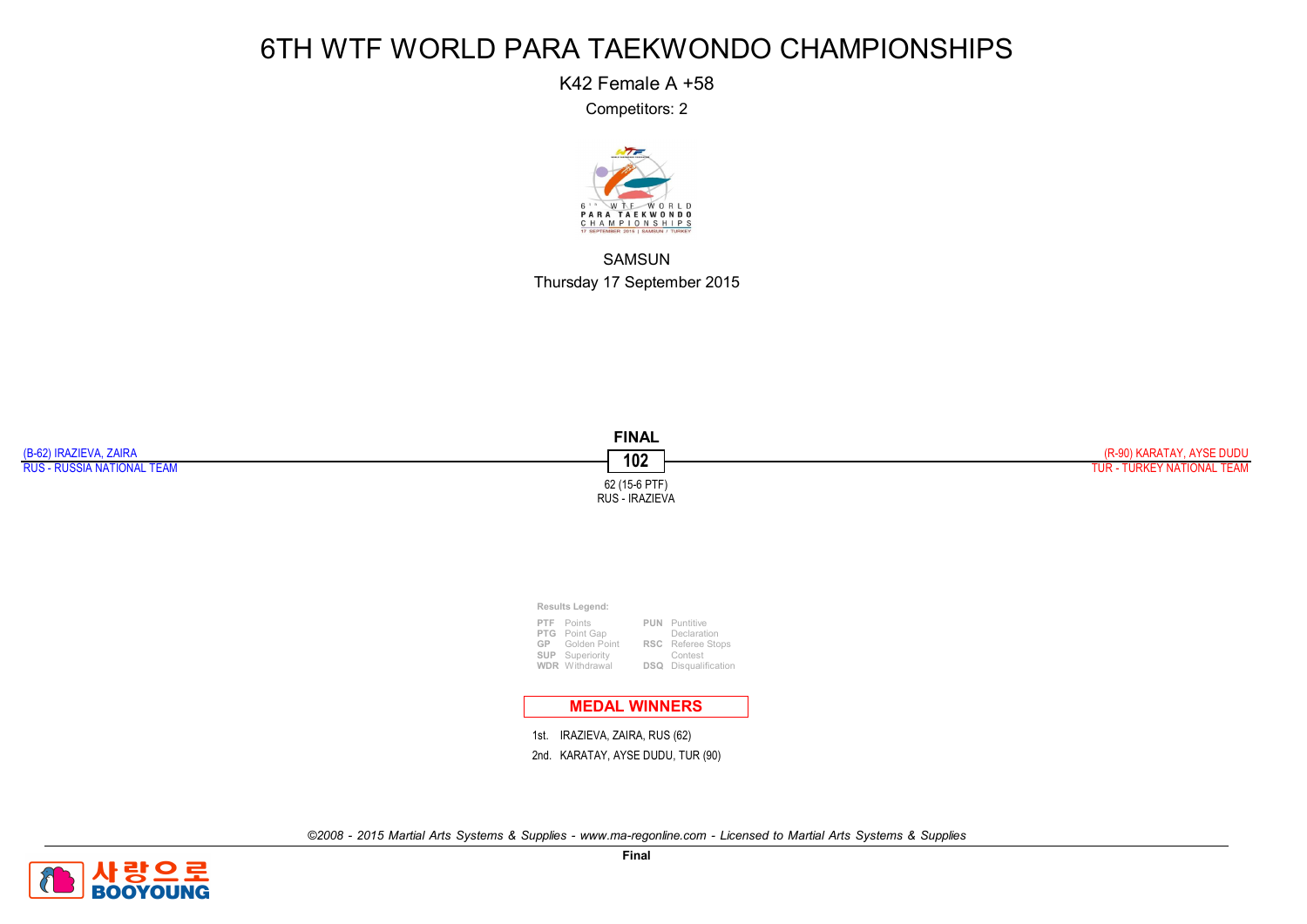K44 Female A -49

Competitors: 3



SAMSUN Thursday 17 September 2015



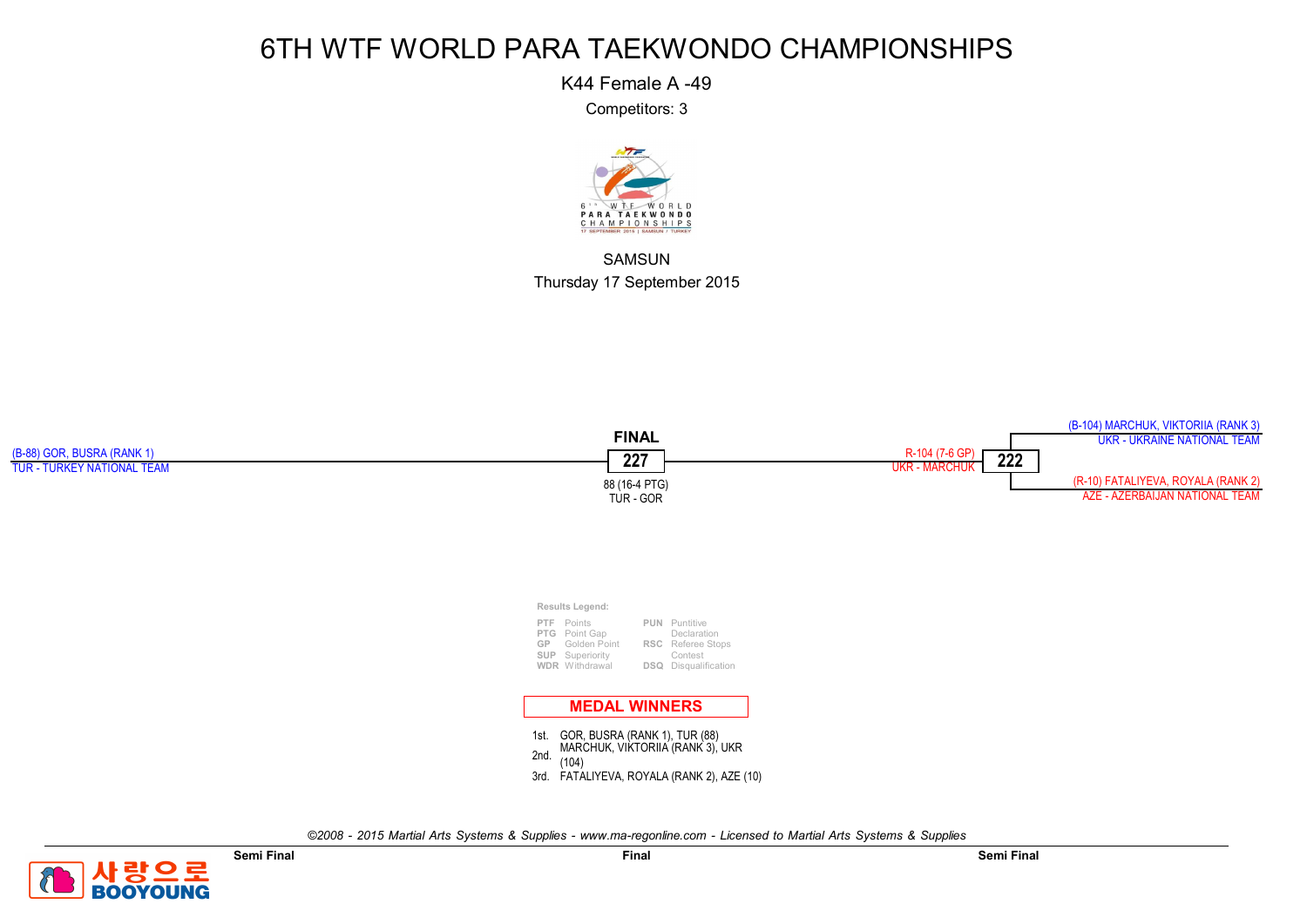K44 Female A -58

Competitors: 7



**SAMSUN** Thursday 17 September 2015



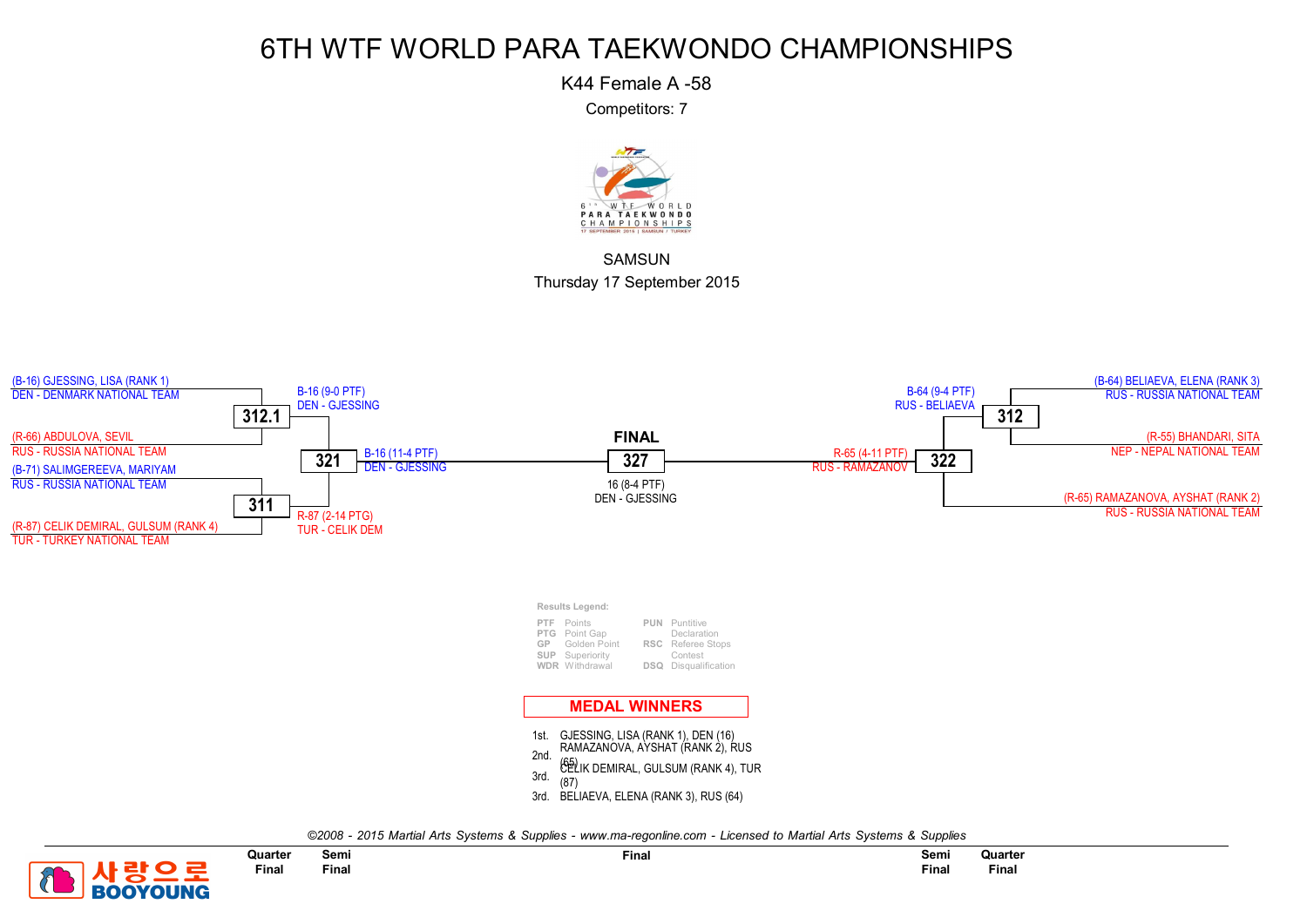K44 Female A +58

Competitors: 7



**SAMSUN** Thursday 17 September 2015



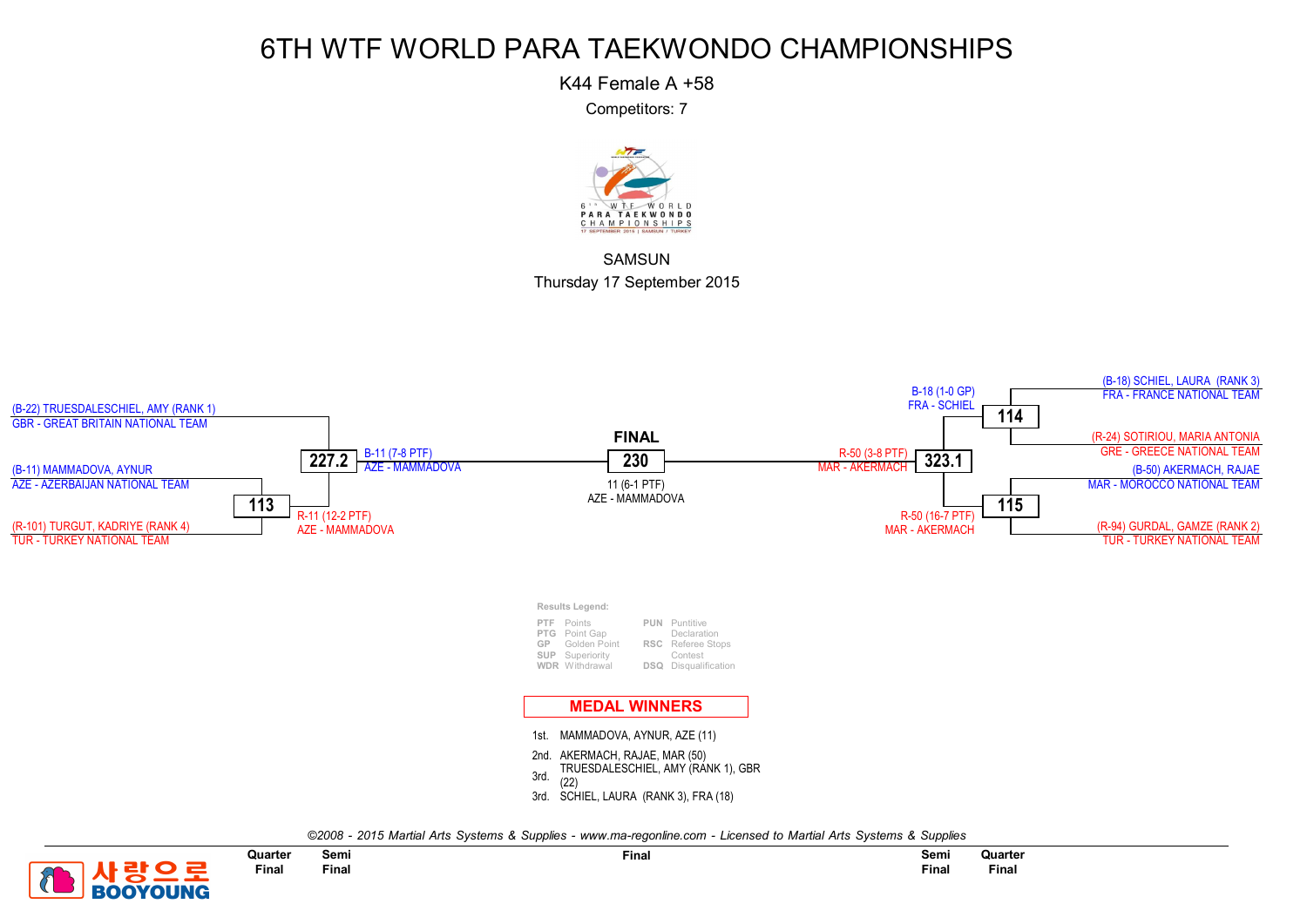K41 Male A -61

Competitors: 2



SAMSUN Thursday 17 September 2015



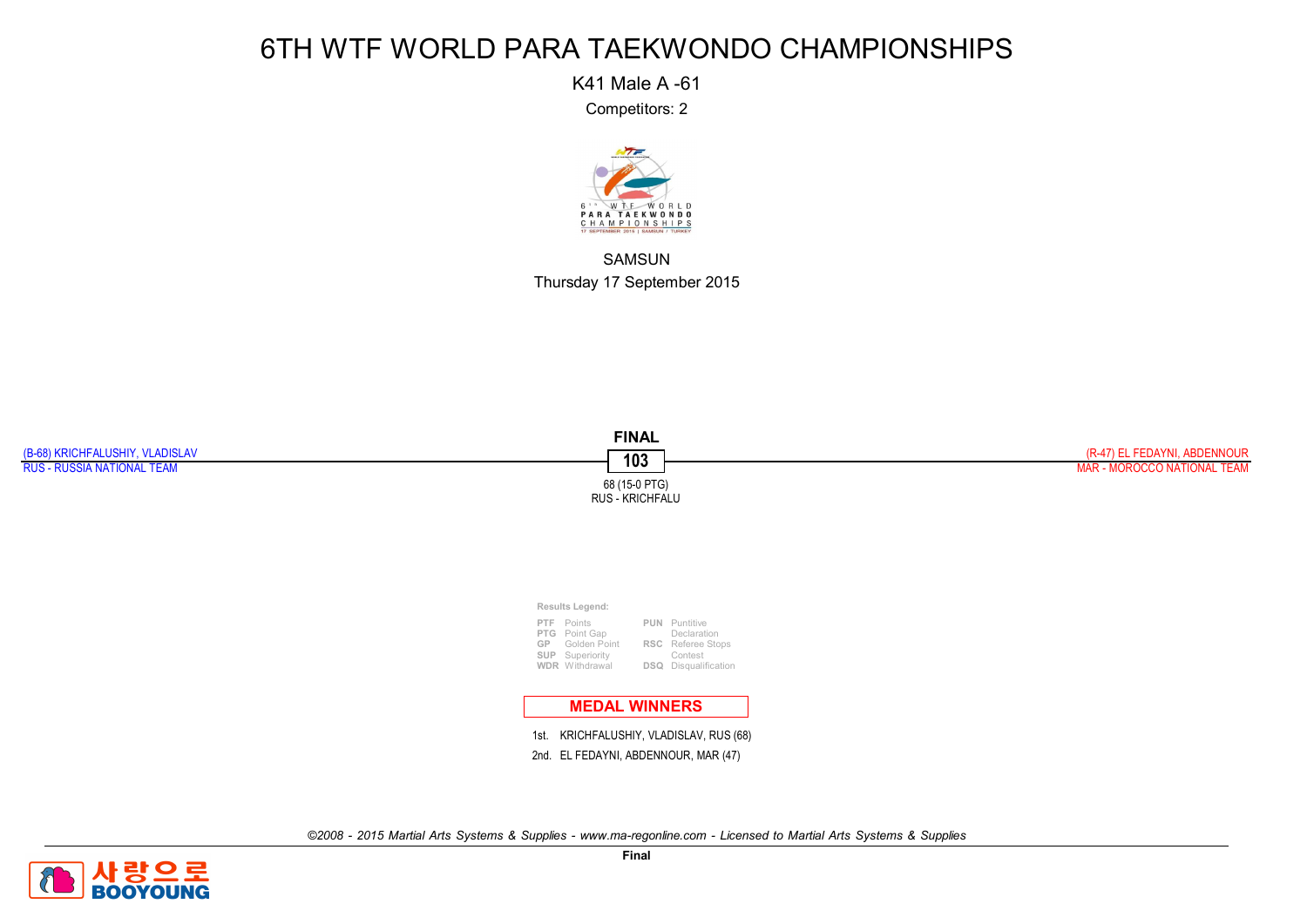K41 Male A +75

Competitors: 2



SAMSUN Thursday 17 September 2015



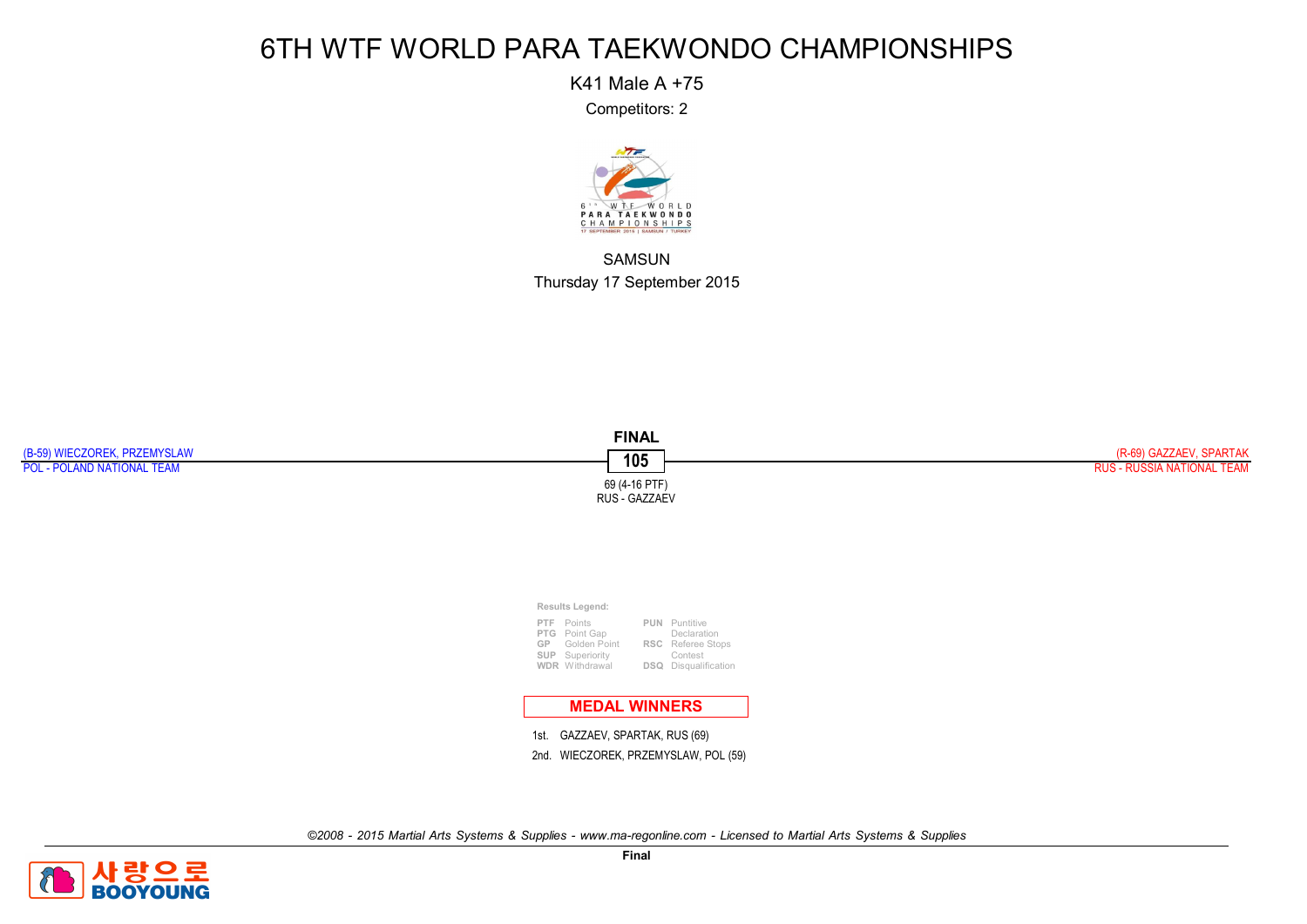K42 Male A -61

Competitors: 9



**SAMSUN** Thursday 17 September 2015



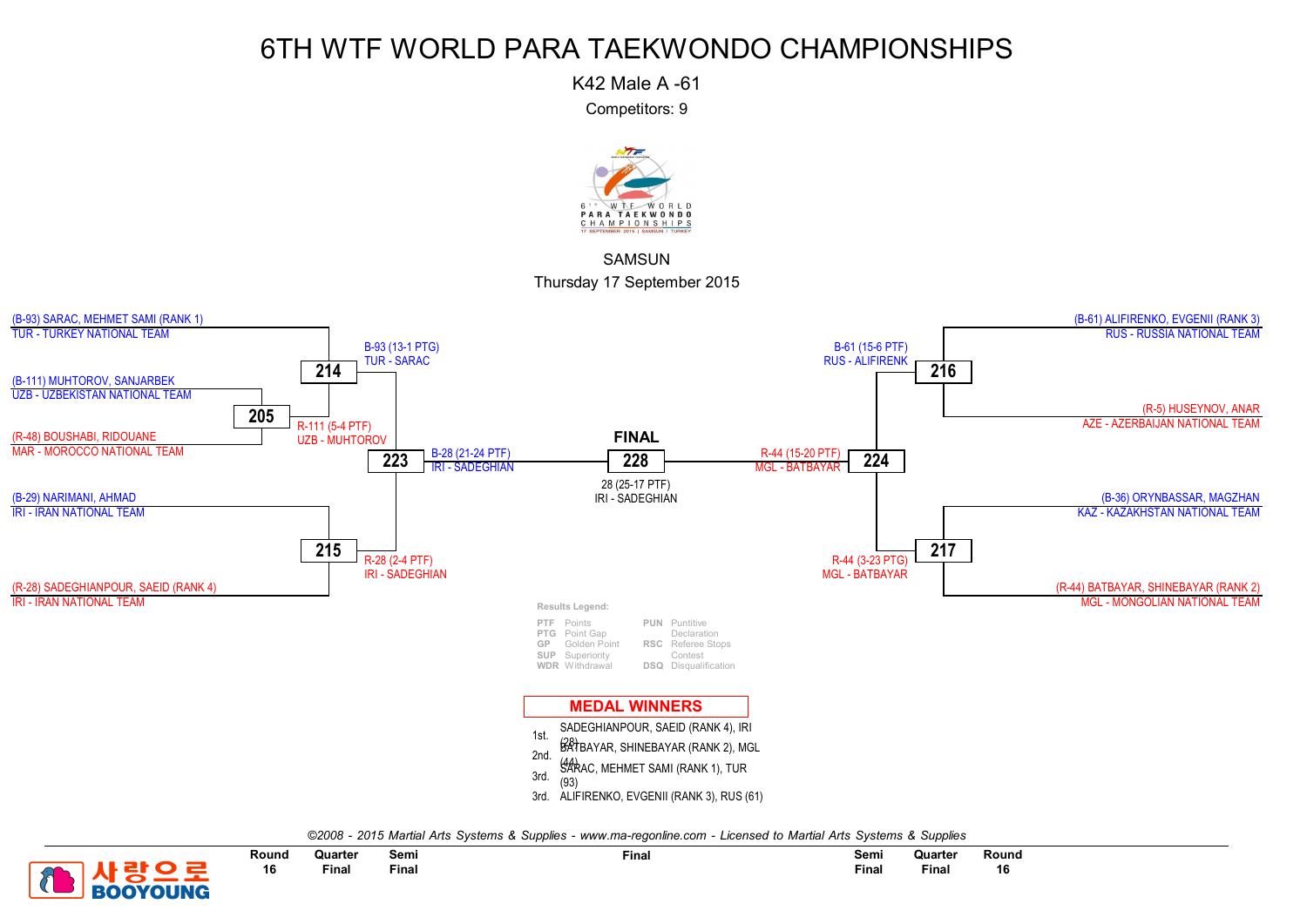K42 Male A -75

Competitors: 8



**SAMSUN** Thursday 17 September 2015



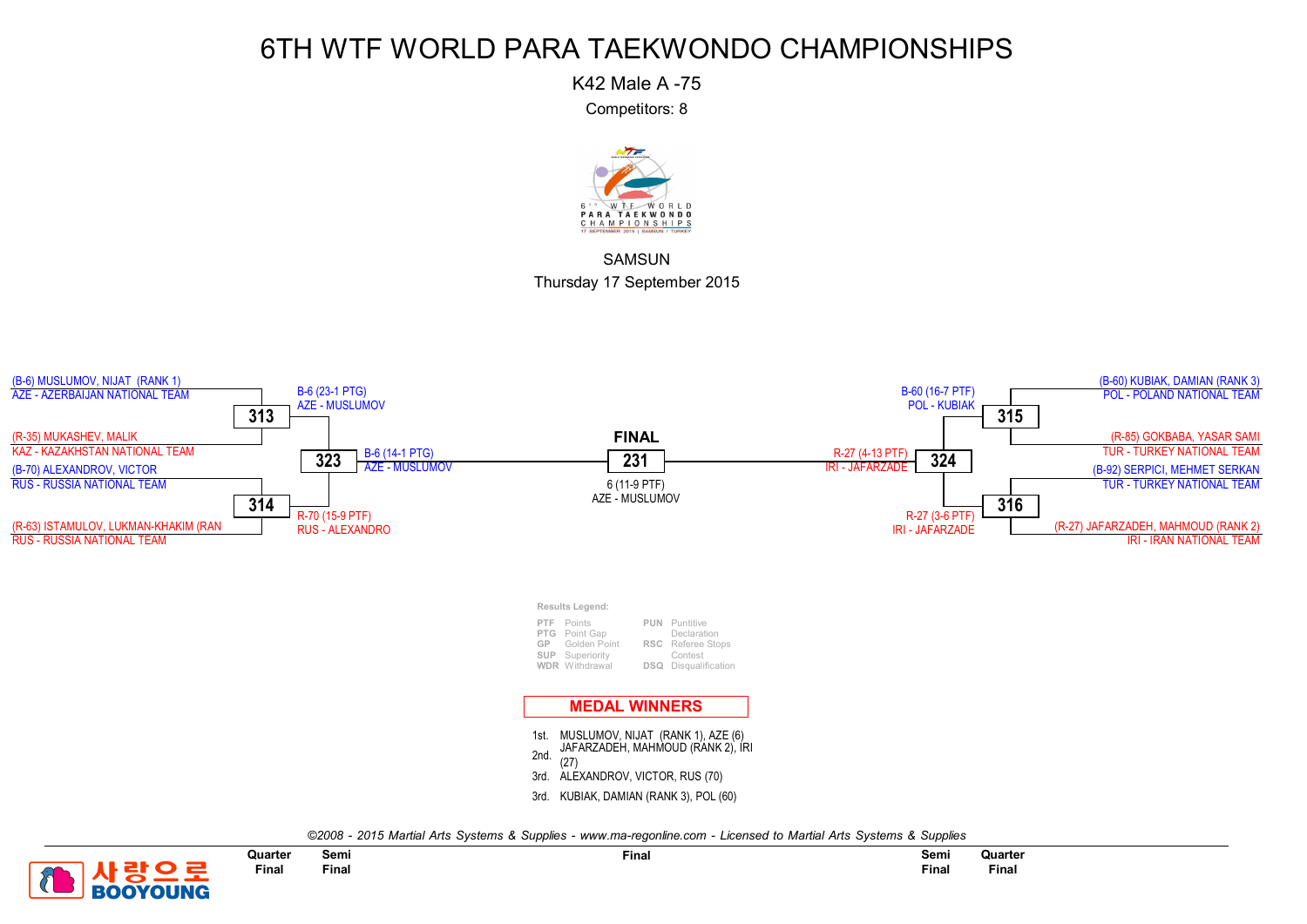K42 Male A +75

Competitors: 4



SAMSUN Thursday 17 September 2015



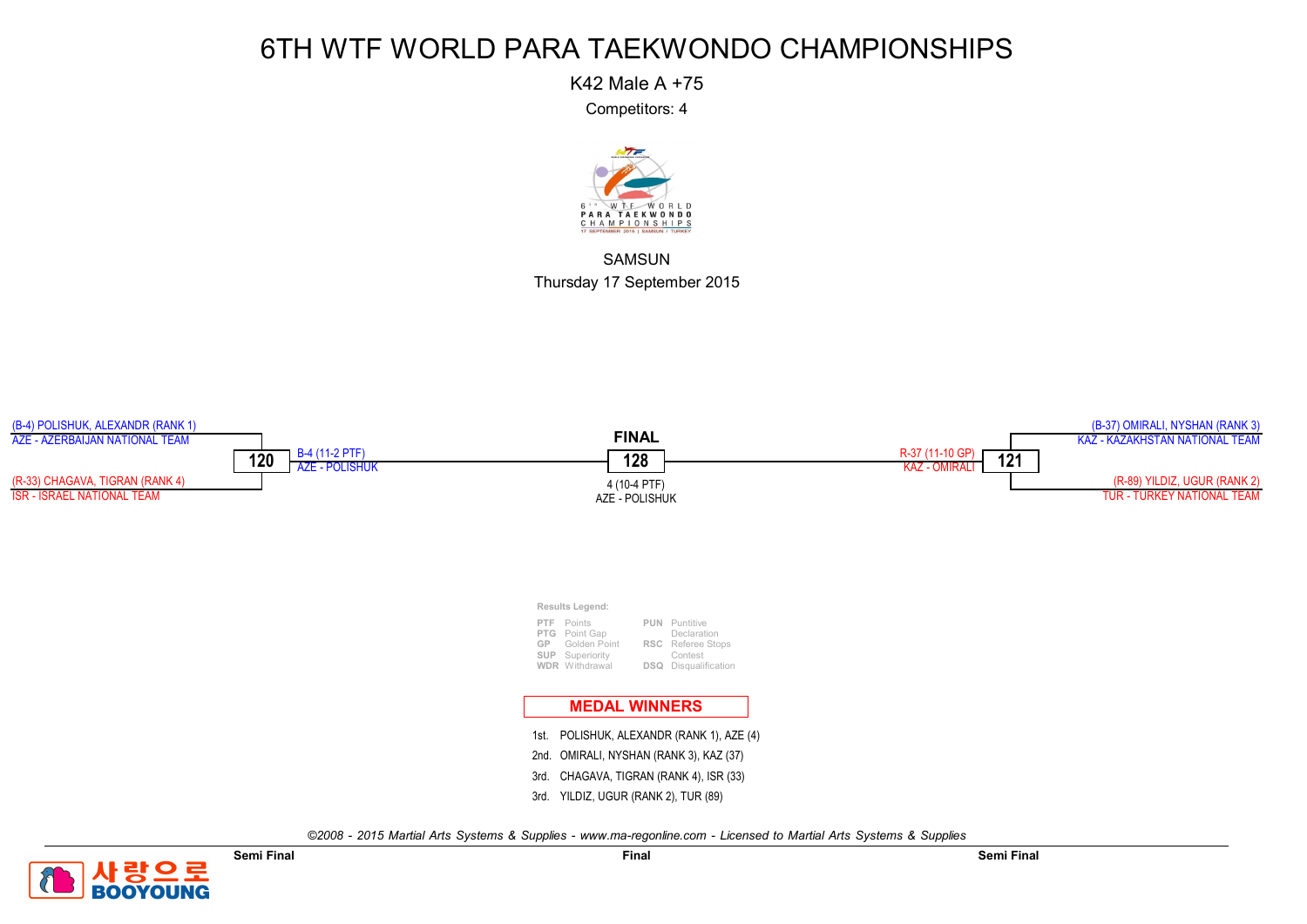K43 Male A -61

Competitors: 6



**SAMSUN** Thursday 17 September 2015



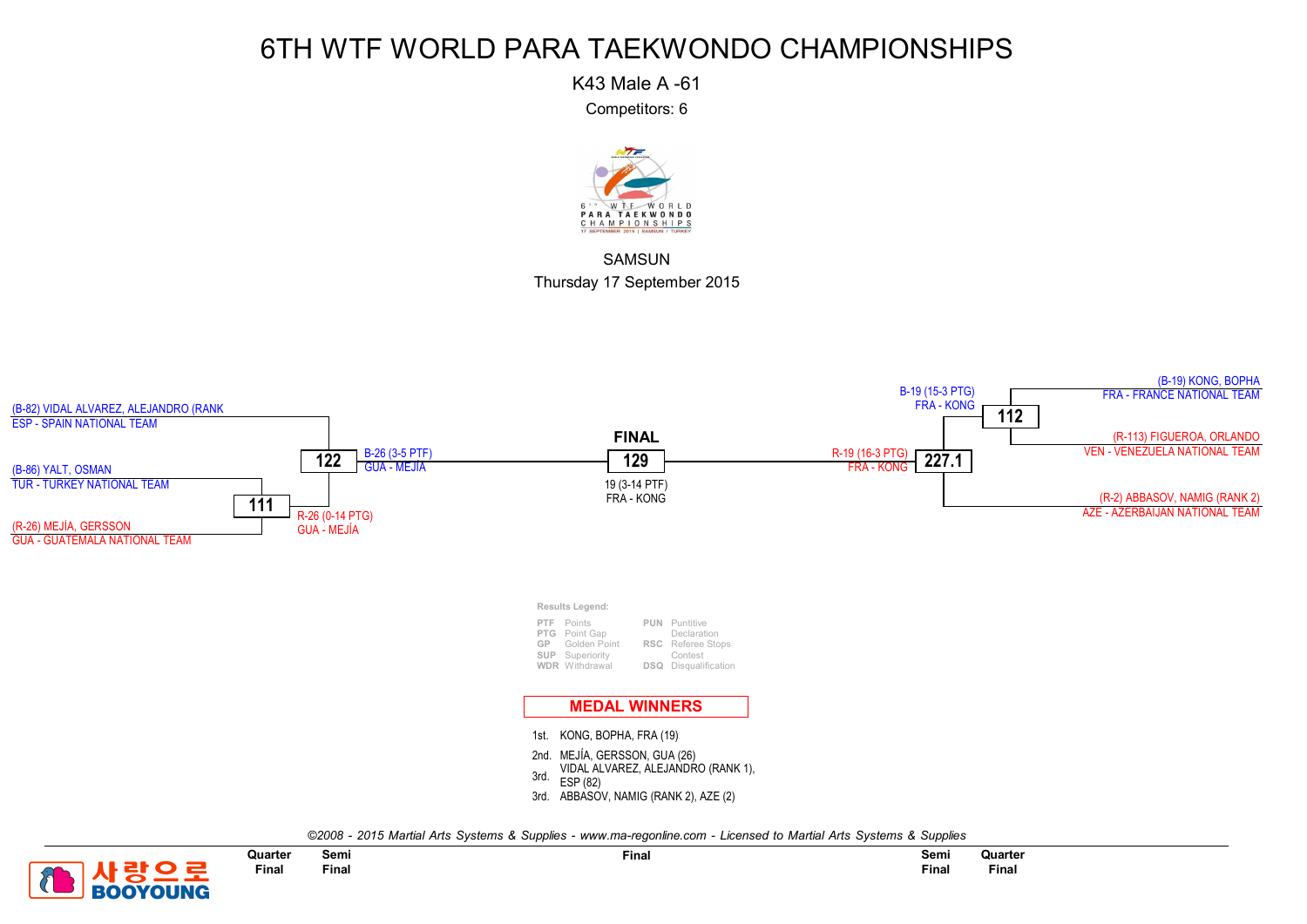K43 Male A -75

Competitors: 2



SAMSUN Thursday 17 September 2015



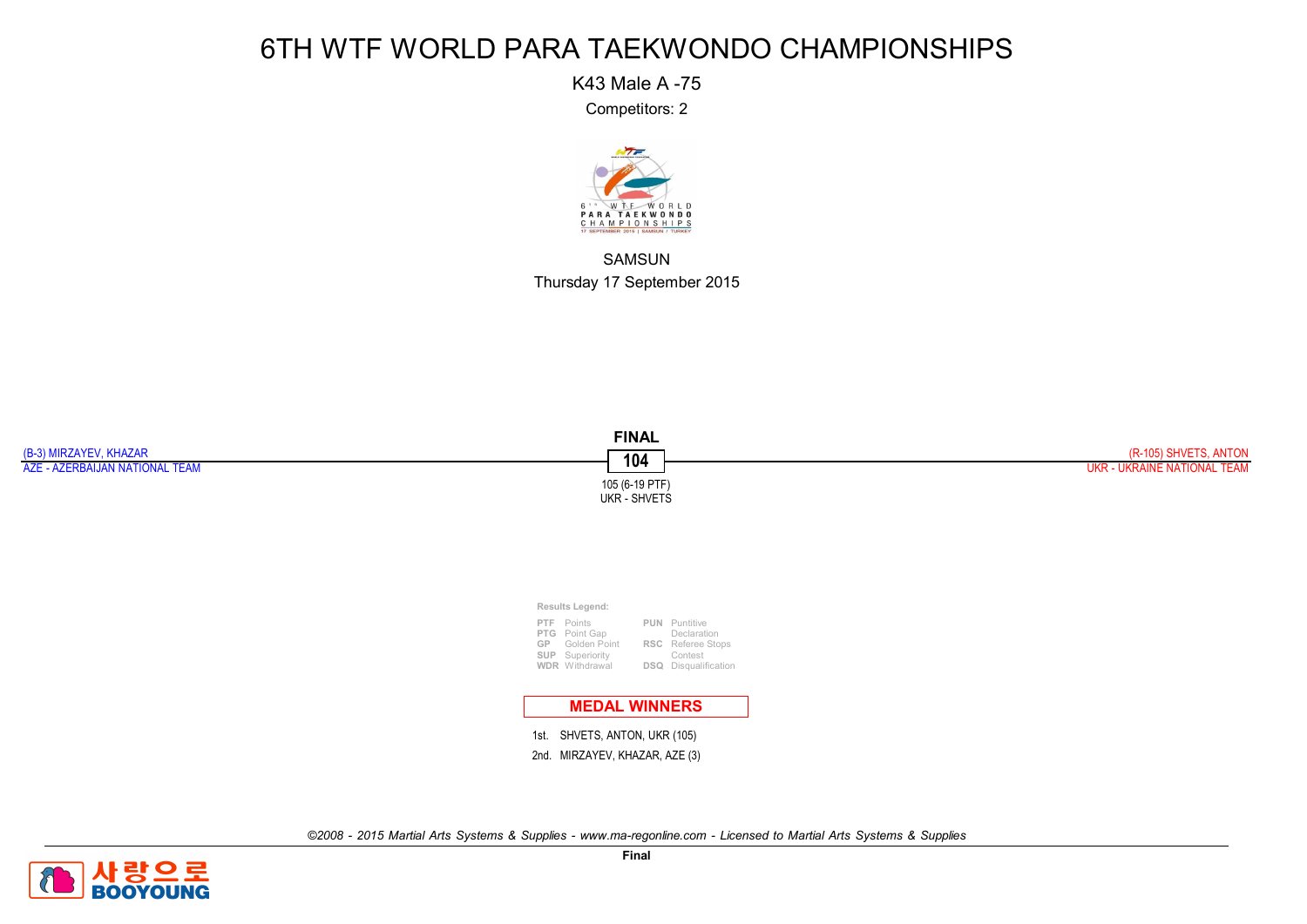K44 Male A -61

Competitors: 20



*©2008 - 2015 Martial Arts Systems & Supplies - www.ma-regonline.com - Licensed to Martial Arts Systems & Supplies*



Round 32

Semi Final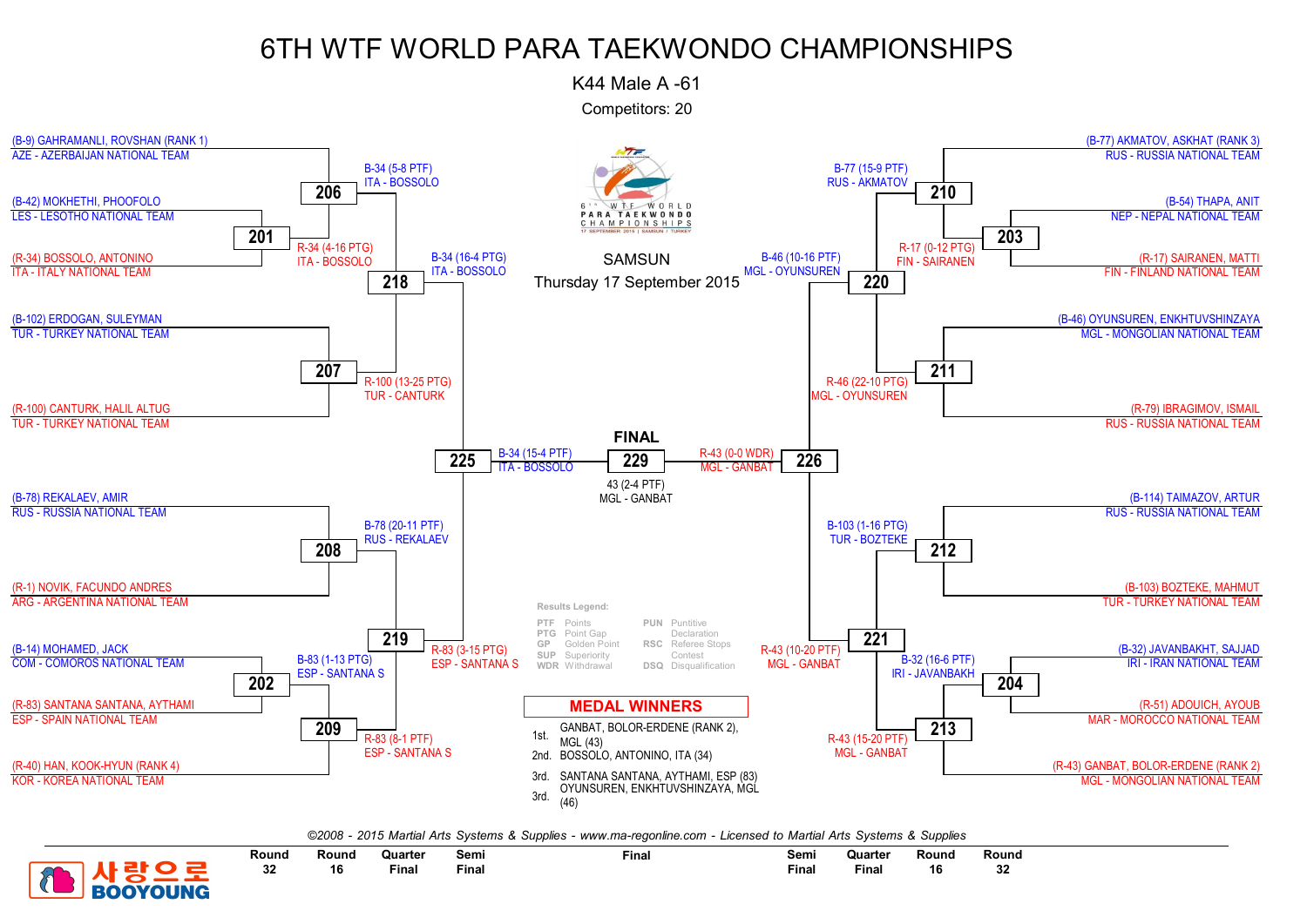K44 Male A -75

Competitors: 18